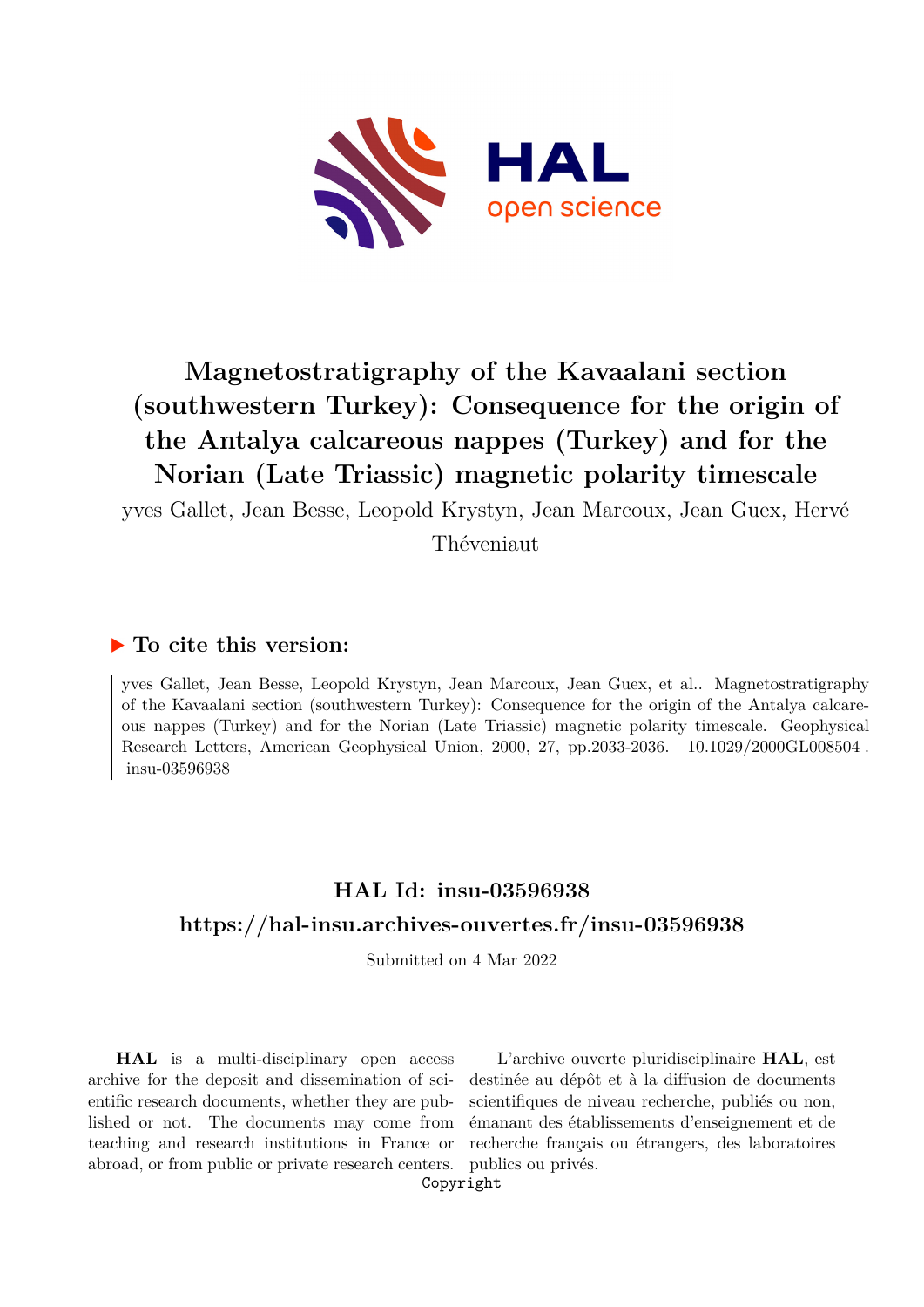### **Magnetostratigraphy of the Kavaalani section (southwestern Turkey)' Consequence for the origin of the Antalya Calcareous Nappes (Turkey) and for the Norian (Late Triassic) magnetic polarity timescale**

**Yves Gallet and Jean Besse**  Laboratoire de Paléomagnétisme, Institut de Physique du Globe de Paris, France

**Leopold Krystyn Institute for Paleontology, Vienna, Austria** 

#### **Jean Marcoux**

Département des Sciences Physiques de la Terre, Université Paris VII, France

#### **Jean Guex**

Laboratoire de Géologie, Université de Lausanne, Suisse

#### **Hervé Théveniaut**

Bureau des Recherches Géologiques et Minières, Orléans, France

**Abstract. A magnetostratigraphic study of the Kavaalani section of uppermost Carnian to Upper Norian age, located in the Antalya Calcareous Nappes (southwestern Turkey), reveals nineteen polarity intervals. This pattern correlates very well with two other polarity sequences obtained from**  the same nappe system (Bolücektasi Tepe and Kavur Tepe) if **these sections were deposited in the same (northern) hemisphere. This new interpretation changes our previous conclusions regarding the southern hemisphere origin of the magnetic remanence of the Kavur Tepe section. The paleomagnetic data obtained from the Kavur Tepe and the**  Kavaalani sections therefore reflect large (~180°) internal **rotations within the Antalya nappes. These nappes were likely formed close to the northern tip of the Arabian promontory. We propose a revised yet still preliminary version of the Norian magnetic polarity sequence.** 

#### **1. Introduction**

**The definition of the Triassic magnetic polarity timescale is an active research field, with the recent acquisition of**  numerous magnetostratigraphic data [e.g., Gallet et al., 1992; **Kent et at., 1995; Molina-Garza et at., 1996; Muttoni et at.,**  1997]. In previous studies, *Gallet et al.* [1992, 1993, 1994, **1996] proposed magnetic polarity sequences for the Carnian and the Norian (Late Triassic) from several marine sedimentary sections of the Tethyan realm. The composite sequences were mainly constructed from data of the Antalya**  Calcareous Nappes (ACN) in southwestern Turkey [e.g., Marcoux, 1979, 1987]. The Bolücektasi Tepe (BT) section was clearly deposited in the northern hemisphere [Gallet et

**Copyright 2000 by the American Geophysical Union.** 

**Paper number 2000GL008504, 0094-8276/00/2000GL008504 \$05.00**  **at., 1992, 1994], while the Kavur Tepe section (KT) surprisingly exhibited a paleomagnetic direction that could be interpreted either as reflecting a deposition in the**  southern hemisphere or a large rotation of nearly 180° [Gallet et al., 1993]. Magnetostratigraphic correlation **between the two latter sections, and another Norian section sampled from the Northern Calcareous Alps (Scheiblkogel) supported the southern origin of the Kavur Tepe section**  [Gallet et al., 1993, 1996]. However, this result contradicted **the geologic interpretation [e.g., Marcoux, 1987; Marcoux et at., 1989] and additional work was necessary to decipher the origin of the ACN. We present in this paper magnetostratigraphic data from the Kavaalani section (KV)**  located in the vicinity of the Bolücektasi Tepe section.

#### **2. Description of the Kavaalani section**

The Kavaalani section, as Bolücektasi Tepe, belongs to the **Barkirli Dag unit of the ACN in the western Taurides (Lat.: 36ø17'N, Long.: 30ø20'E; Marcoux [1987]). It is located on**  top of a small summit  $(-2000 \text{ m of altitude})$ , 3 km to the **south of the Bakirli Dag peak and about 25 km to the north of BT. The sampled section has a thickness of about 55 meters and consists of light pink and whitish pelagic**  sediments in Hallstatt facies gently dipping  $(-30^{\circ})$  to the **north-east.** 

**The biochronology of the Kavaalani section is mainly based on conodonts. More than 50 conodont samples allow recognition of the same conodont zonation used in our previous studies (Figure 1). All binomal zonal guide forms have a long and generally accepted taxonomy, and their chronostratigraphic correlation potential is well-established [Kozur, 1972; 1990; Krystyn, 1980; Orchard, 1991]. They indicate an age from the latemost Carnian (Tuvalian 3 zone) to the beginning of the late Norian (Sevatian 1 zone; Figure 1). Rare but biostratigraphically diagnostic megafossils**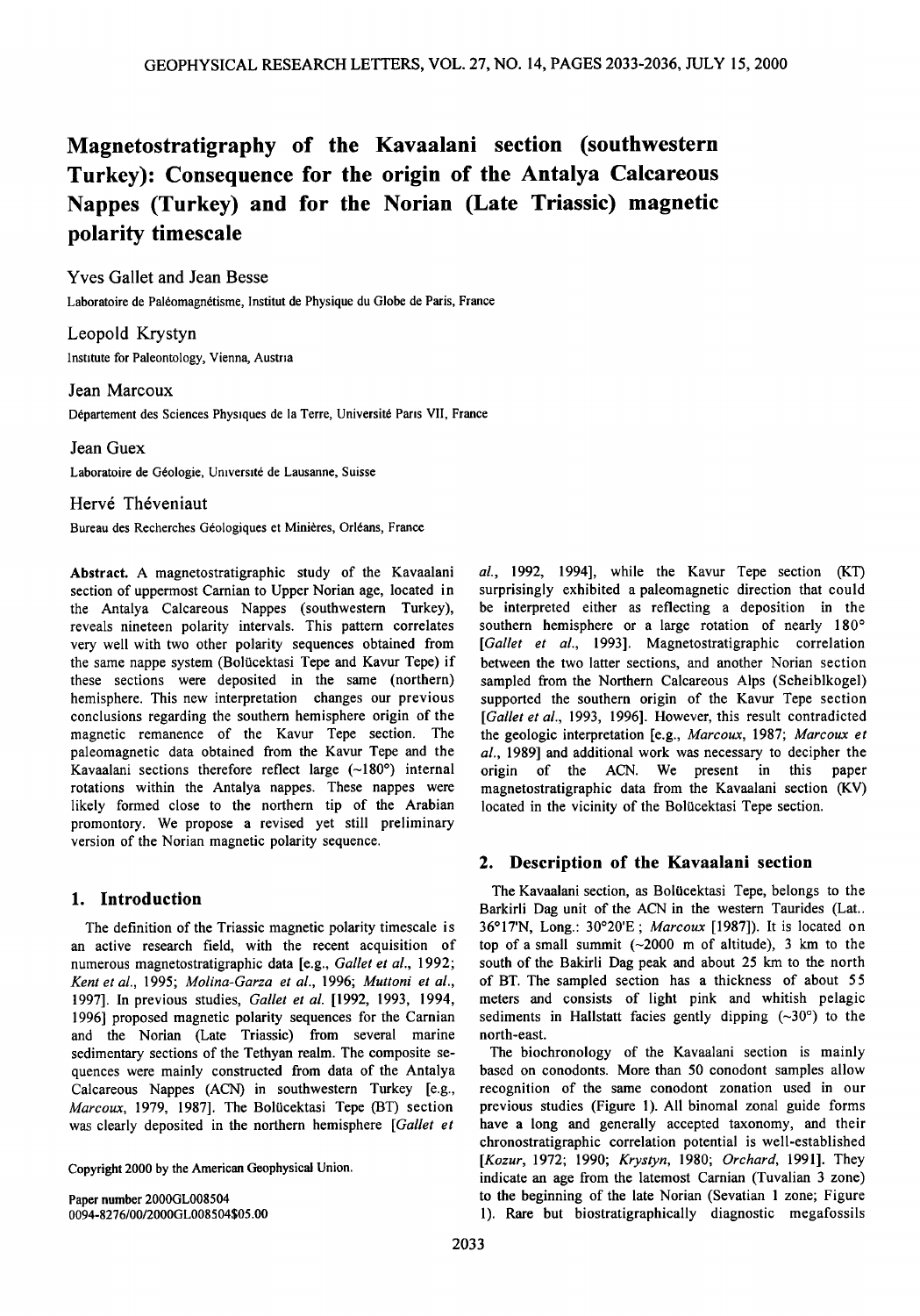

Figure 1. Magnetostratigraphy of the Kavaalani section. The magnetic zonation assumes that the section was deposited in the northern hemisphere.

consist of ammonoids (A) and short-lived pelagic bivalves (H). This includes *Halobia austriaca* (H) at 0.1 m, *Placites* placodes (A) at 1.0 m, Perihalobia styriaca (H) at 4.5 m and Halobia halorica (H), and Cyrtopleurites sp. (A) at 34.2 m above the base of the Norian. The halobia species are of special interest as they establish precise correlations within certain time intervals between BT and KV (basal Lower Norian), as well as between KV and KT (basal Middle Norian). Of the conodont species cited in open nomenclature. Epigondolella n.sp. D is morphologically very similar to  $E$ 



Orthogonal vector diagrams in stratigraphic Figure 2. coordinates of progressive thermal demagnetization of samples from the Kavaalani section.

slovakensis and Epigondolella n. sp. E to Parvigondolella? vrielyncki. (Figure 1). Their ranges have been dated in ammonoid controlled sections of Timor [Tatzreiter, 1981]. Within the lower part of the section, Epigondolella abneptis A (Lower Norian) is a morphological counterpart of  $E$ guadrata  $[Orchard,$ 1991] and Metapolygnatus pseudodiebeli (Upper Carnian; Kozur [1972]) is here regarded as independent species and guide for a time interval previously included in the "Upper Nodosus range zone" by Gallet et al. [1994].

The sedimentary record of the Kavaalani section is rather uncomplete. Some time intervals are extremely thin, the Lacian 3 zone has a thickness of 0.5 m and the Alaunian 1 zone a thickness of 1.5 m. At least three sedimentary breaks are indicated by hard grounds and/or relief-toped beds with erosional surfaces. Two levels mark the Carnian-Norian and the Lacian 2 to 3 boundaries. The third corresponds to the absence of the entire Alaunian 2 zone. The discontinuity at the Carnian-Norian boundary may explain the absence of the top-Carnian M. communisti A zone.

Paleogeographically, the Kavaalani and the Kavur Tepe sections were deposited in the same distal basinal setting. Reduced sediment accumulation and/or larger stratigraphic gaps during the Middle Norian observed in both sections seem to be a widespread feature of Hallstatt type sequences of the Tethys Je.g., Krystyn et al., 1971; Tatzreiter, 1981]. The higher sedimentation rate in BT is likely the result of a special paleogeographic position close to the slope of a carbonate platform, with a higher amount of carbonate sediment shedding from the platform.

#### 3. Paleomagnetic results

About 200 samples were collected in 1996 through the section. They were analysed in the shielded paleomagnetic laboratory at the Institut de Physique du Globe de Paris.

The paleomagnetic properties of the Kavaalani section are very similar to those previously observed from the Kavur Tepe section. Thermal demagnetizations isolate two magnetization components (Figure 2). The first one is observed in the low temperature range, between 120°C and 200°C (LT component), and has in geographic coordinate system the direction of the present-day geomagnetic field at the site. A high temperature (HT) component, which unblocks toward the origin of orthogonal vector diagrams, is then isolated up to 560°C-580°C. It is carried by magnetite, and yields dual-polarity directions (Figure 3).



Figure 3. Equal area projection in stratigraphic coordinates of directions isolated for the high temperature component from the Kavaalani section.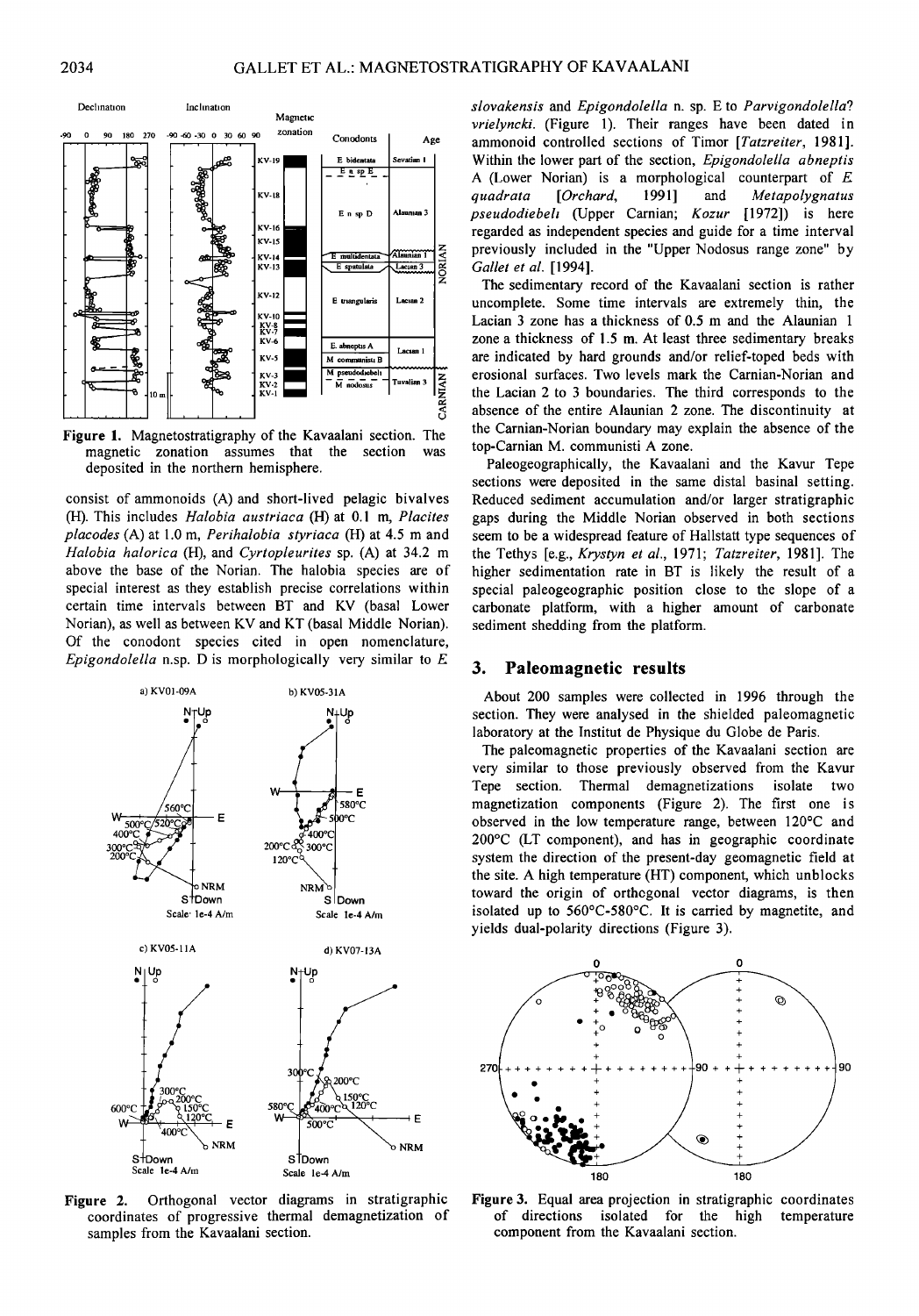| Table 1. Mean directions obtained for the high temperature<br>component from the Kavaalani section. |  |  |  |  |  |  |  |  |  |  |
|-----------------------------------------------------------------------------------------------------|--|--|--|--|--|--|--|--|--|--|

| Component |                | N<br>samp. | Decl.           | Incl.<br>before tilt correction                                          | Decl.<br>after tilt correction | Incl.           | aos            | к                  |
|-----------|----------------|------------|-----------------|--------------------------------------------------------------------------|--------------------------------|-----------------|----------------|--------------------|
| HТ        | Normal         | 85         | $208.7^{\circ}$ | $-11.7^{\circ}$                                                          | $207.6^\circ$                  | $18.5^{\circ}$  | $4.0^\circ$    | 154                |
|           | Comp. Reversed | 78         | $32.8^\circ$    | $9.5^{\circ}$                                                            | $31.5^{\circ}$                 | $-18.8^{\circ}$ | 37°            | 199                |
|           | General 163    |            | $210.7^{\circ}$ | $-10.6^{\circ}$                                                          | $209.5^{\circ}$                | $18.6^\circ$    |                | $2.7^{\circ}$ 17.2 |
| VGP       |                |            |                 | Lat $-36.4^{\circ}$ Long $-6.8^{\circ}$ dp/dm: $1.5^{\circ}/2.8^{\circ}$ |                                |                 | Paleolat: 9.6° |                    |

**The directions obtained for the HI' component yield a positive reversal test (Table 1;**  $\gamma=3.7^\circ$  **for**  $\gamma_c=5.5^\circ$ **; McFadden and McElhinny [1990]). After bedding correction, the mean direction is of south-southwest declination and positive inclination. The similar bedding attitude of BT and KV does not allow a fold test between the two sections. As for Kavur Tepe, the paleomagnetic direction found in KV may either reflect a large internal tectonic rotation within the Antalya nappes (by comparison with the direction found in BT) or deposition in the southern hemisphere. However, the very close proximity of KV with BT and its identical structural tectonic position within the ACN strongly suggest that these two sections have experienced large relative rotations. This is further confirmed by the paleolatitude obtained from**  Kavaalani (9.6° [8.1°-11.0°]) which is almost identical to the value calculated for the upper part of the BT section (10.4° **[9.4ø-11.3ø]; Gallet et al. [1992]). We note that the northern hemisphere origin of the Bolticektasi Tepe section was** 

**demonstrated by a clear magnetostratigraphic correlation between its Lower Carnian part and the Mayerling section from the Northern Calcareous Alps [Gallet et al., 1994].** 

#### **4. Magnetostratigraphy of Kavaalani and its comparison with previous data**

**The HT component from KV defines a magnetic zonation of nineteen intervals (Figures 1 and 4). Among these intervals, only one is defined by a single sample (KV-16), and three by two samples collected at different stratigraphic levels (KV-04, KV-09 and KV-17). The interval KV-07 is essentially defined by declinations because the corresponding inclinations are very low and are probably biased by the LT component (Figure 1).** 

**The Kavaalani and the Kavur Tepe sections show similar magnetic polarity signatures for the upper part of the Lacian 2 zone, the Lacian 3 zone, and a large part of the Alaunian 3 zone, if they were deposited in the same hemisphere (Figure 4). The comparison is less satisfactory for the Alaunian 1 zone, but its thickness is reduced to only 1.5 m in KV and is uncomplete in KT. The comparison between KV and BT is also satisfactory for the Lacian 1 and the Lacian 2 zones, although the middle part of the Lacian 2 zone present in BT is perturbed by faulting, which may explain the occurrence at this stratigraphic level of short and/or poorly defined magnetic polarity intervals (Figure 4).** 



Figure 4. Comparison among magnetostratigraphic sequences from Kavaalani (this study), Bolücektasi Tepe [Gallet et al., **1992], Kavur Tepe [Gallet et al., 1993] and Scheiblkogel [Gallet et al., 1996]. A composite Norian magnetic polarity sequence is constructed considering an equal duration for the biozones.**